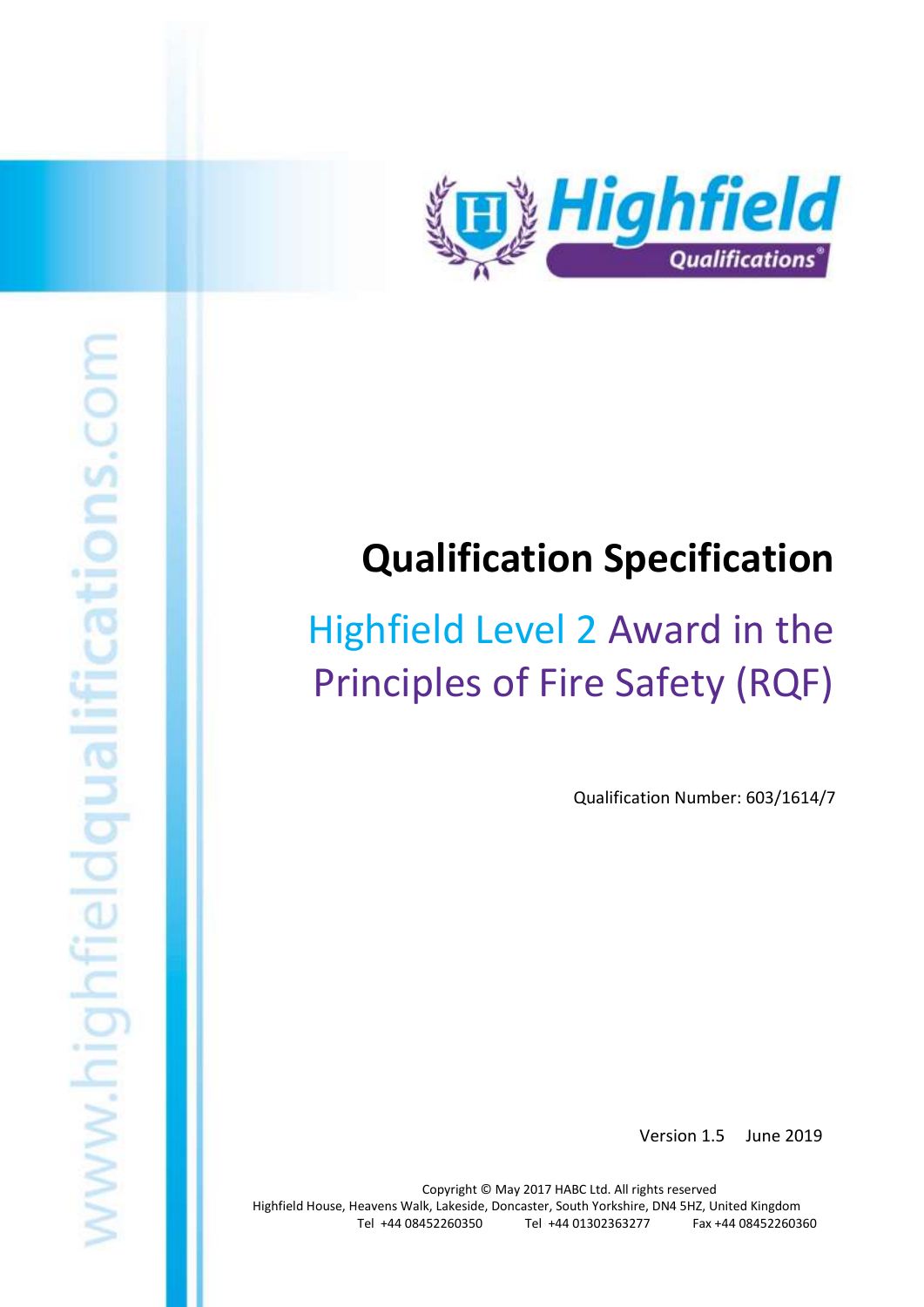

# **Contents**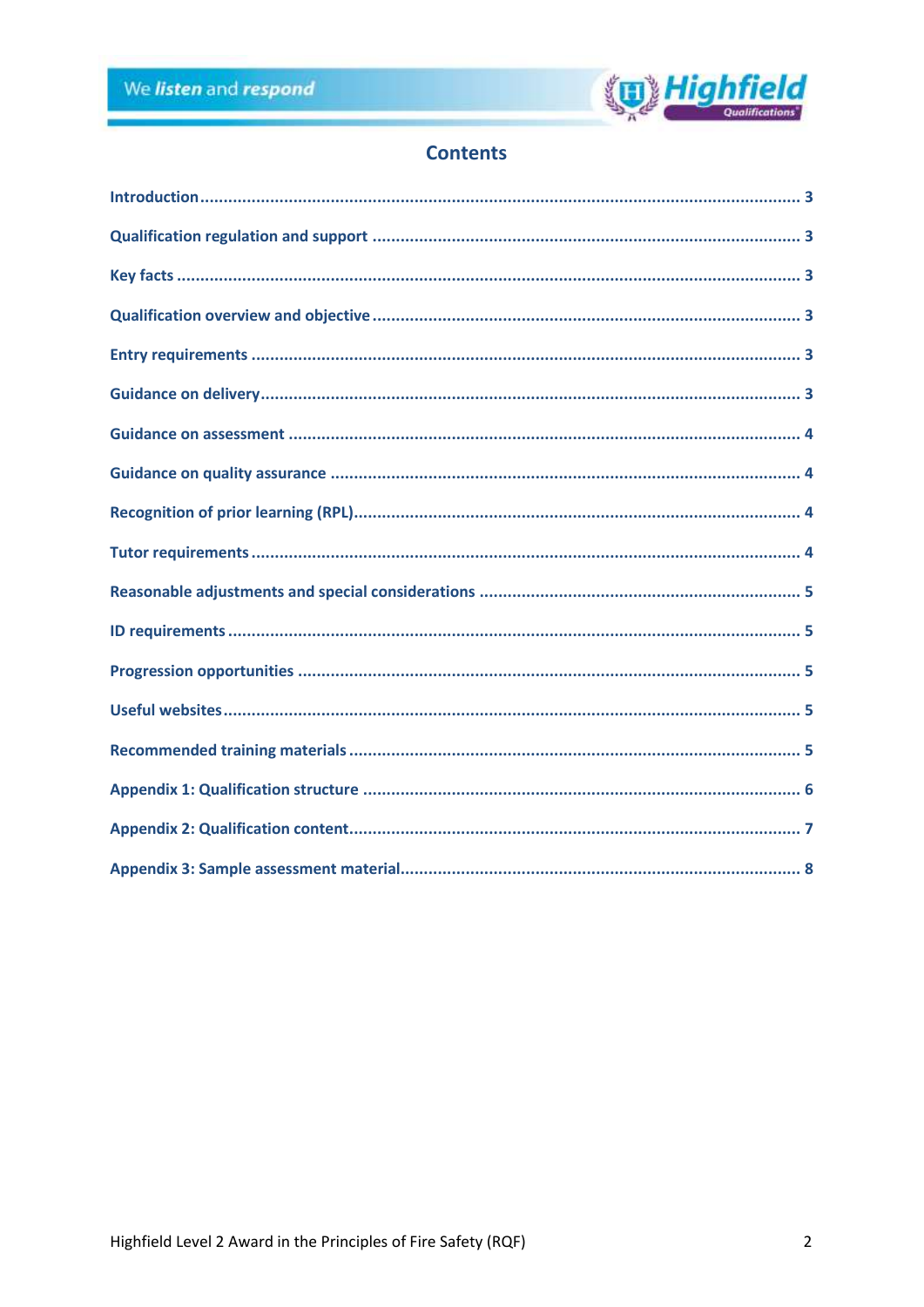

# **Highfield Level 2 Award in the Principles of Fire Safety (RQF)**

#### <span id="page-2-0"></span>**Introduction**

This qualification specification is designed to outline all you need to know to offer this qualification at your centre. If you have any further questions, please contact your account manager.

#### <span id="page-2-1"></span>**Qualification regulation and support**

The Highfield Level 2 Award in the Principles of Fire Safety (RQF) has been developed and is awarded by Highfield Qualifications and sits on the Regulated Qualifications Framework (RQF). The RQF is a qualification framework regulated by Ofqual and CCEA Regulation. It is also suitable for delivery in Wales and is regulated by Qualifications Wales.

#### <span id="page-2-2"></span>**Key facts**

| <b>Qualification number:</b>           | 603/1614/7                  |
|----------------------------------------|-----------------------------|
| Learning aim reference:                | 60316147                    |
| <b>Credit value:</b>                   | 1                           |
| <b>Assessment method:</b>              | Multiple-choice examination |
| <b>Guided learning hours (GLH):</b>    | 6                           |
| <b>Total qualification time (TQT):</b> |                             |

#### <span id="page-2-3"></span>**Qualification overview and objective**

This qualification is aimed at anyone involved in the management of fire safety who are based in any area where there is a potential risk of fire.

Learners gaining this qualification will know that fire safety is the responsibility of everyone and will recognise the causes of fire as well as knowing common hazards, the steps in a fire risk assessment and how to reduce the likelihood of fires.

The objective of the qualification is predominantly to support a role in the workplace, however may also be suitable for younger learners preparing for employment or wishing to progress onto further learning in a related subject.

#### <span id="page-2-4"></span>**Entry requirements**

To register for this qualification, learners are required to be 14 years of age or above. It is also recommended that learners have a minimum of level 1 in English or equivalent.

#### <span id="page-2-5"></span>**Guidance on delivery**

The total qualification time (TQT) for this qualification is 7 hours and of this 6 hours are recommended as guided learning hours.

TQT is an estimate of the total number of hours it would take an average learner to achieve and demonstrate the necessary level of attainment to be awarded with a qualification, both under direct supervision (forming guided learning hours) and without supervision (all other time). TQT and GLH values are advisory and assigned to a qualification as guidance.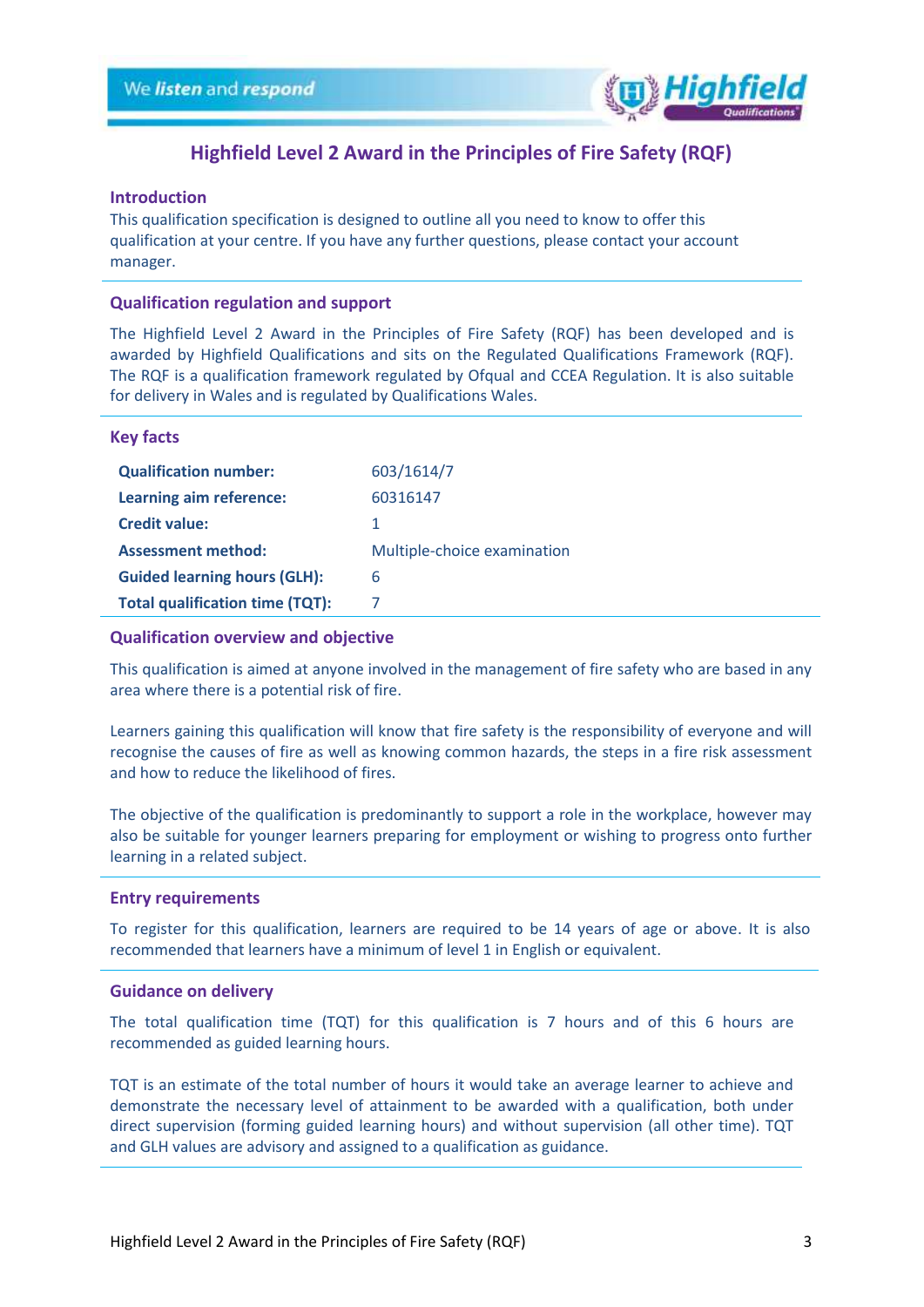

#### <span id="page-3-0"></span>**Guidance on assessment**

This qualification is externally set and assessed by a 20-question multiple-choice examination that must be completed within 45 minutes. Successful learners will have to demonstrate knowledge across the unit content and correctly answer 12 questions or more to achieve a pass. Completed examination papers should be returned to Highfield Qualifications for marking. Results will then be provided to the centre afterwards. This qualification is graded as Pass or Fail.

Centres must take all reasonable steps to avoid any part of the assessment of a learner (including any internal quality assurance and invigilation) being undertaken by any person who has a personal interest in the result of the assessment.

#### <span id="page-3-1"></span>**Guidance on quality assurance**

Highfield Qualifications requires centres to have in place a robust mechanism for the quality assurance of training delivery and invigilated assessment arrangements.

#### <span id="page-3-2"></span>**Recognition of prior learning (RPL)**

Centres may apply to use recognition of prior learning or prior achievement to reduce the amount of time spent in preparing the learner for assessment.

For further information on how centres can apply to use RPL as described above, please refer to the Recognition of Prior Learning (RPL) policy in the members' area of the Highfield website. This policy should be read in conjunction with this specification and all other relevant Highfield documentation.

#### <span id="page-3-3"></span>**Tutor requirements**

Highfield Qualifications recommends nominated tutors for this qualification to meet the following:

- hold a relevant subject area qualification, which could include any of the following:
	- − Level 2 Fire Safety qualifications; and
	- − Level 3 Health and Safety qualification
	- **OR**
	- − Level 3 Fire Safety qualification or above **OR**
	- − NEBOSH National/International General Certificate in Occupational Safety and Health; **OR**
	- − Understanding and knowledge of working in a fire safety job role or environment
- hold a recognised teaching qualification, which could include any of the following:
	- − Highfield Level 3 Award in Delivering Training (RQF) **OR**
	- − Highfield Level 3 International Award in Delivering Training or equivalent **OR**
	- − Level 3 Award in Education and Training or above **OR**
	- − Proof of at least 30 hours of training in any subject
- maintain appropriate continued professional development for the subject area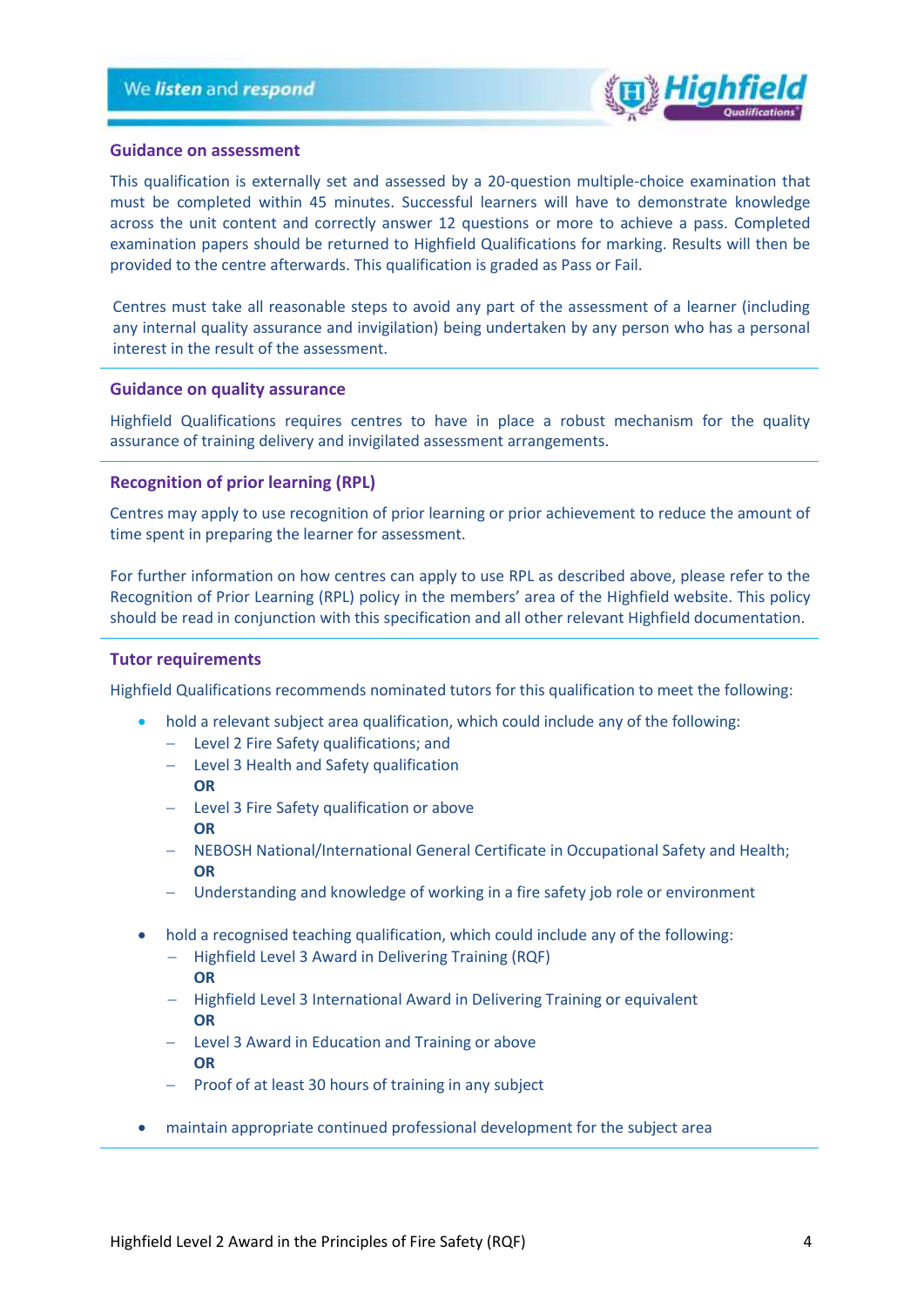

#### <span id="page-4-0"></span>**Reasonable adjustments and special considerations**

Highfield Qualifications has measures in place for learners who require additional support. Please refer to Highfield Qualifications' Reasonable Adjustments Policy for further information/guidance.

#### <span id="page-4-1"></span>**ID requirements**

It is the responsibility of the centre to have systems in place to ensure that the person taking an assessment is indeed the person they are claiming to be. All centres are therefore required to ensure that each learner's identification is checked before they undertake the assessment. Highfield Qualifications recommends the following as proof of a learner's identity:

- a valid passport (any nationality)
- a signed UK photocard driving licence
- a valid warrant card issued by HM forces or the police
- another photographic ID card, e.g. employee ID card, student ID card, travel card etc.

If a learner is unable to produce any of the forms of photographic identification listed above, a centre may accept another form of identification containing a signature, for example, a credit card. Identification by a third-party representative, such as a line manager, human resources manager or invigilator, will also be accepted.

### **For more information on learner ID requirements, please refer to Highfield Qualifications' Core Manual.**

#### <span id="page-4-2"></span>**Progression opportunities**

On successful completion of this qualification, learners may wish to continue their development by undertaking one of the following qualifications:

- Highfield Level 2 Award in Risk Assessment (RQF)
- Highfield Level 2 Award Health and Safety within the Workplace (RQF)
- Highfield Level 3 Award in Health and Safety in the Workplace (RQF)

#### <span id="page-4-3"></span>**Useful websites**

- [www.highfieldqualifications.com](http://www.highfieldqualifications.com/) (Highfield Qualifications)
- [www.highfield.co.uk](http://www.highfield.co.uk/) (Highfield Products)
- [www.hse.gov.uk](http://www.hse.gov.uk/) (Health and Safety Executive)

#### <span id="page-4-4"></span>**Recommended training materials**

- Fire Safety Handbook (Level 2) Wordsworth, M and Morley, J. Highfield Products Limited
- Fire Safety Training Presentation (Level 2). Wordsworth, M. Highfield Products Limited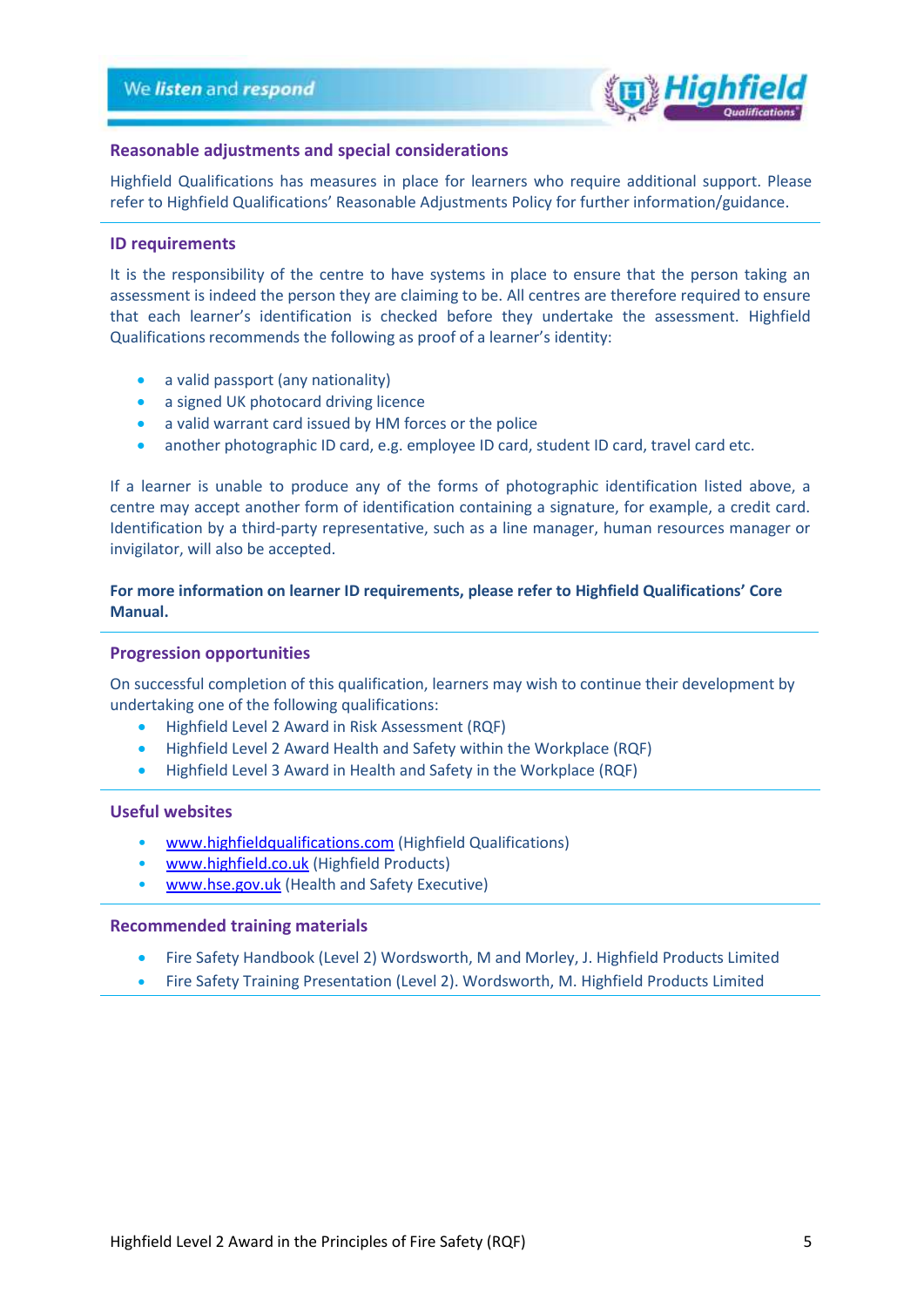

# <span id="page-5-0"></span>**Appendix 1: Qualification structure**

To complete the **Highfield Level 2 Award in the Principles of Fire Safety (RQF),** learners must complete the following mandatory unit:

| Unit<br>reference | Unit title                             |  | <b>GLH</b> | <b>Credit</b> |
|-------------------|----------------------------------------|--|------------|---------------|
|                   | $K/615/7535$ Principles of Fire Safety |  |            |               |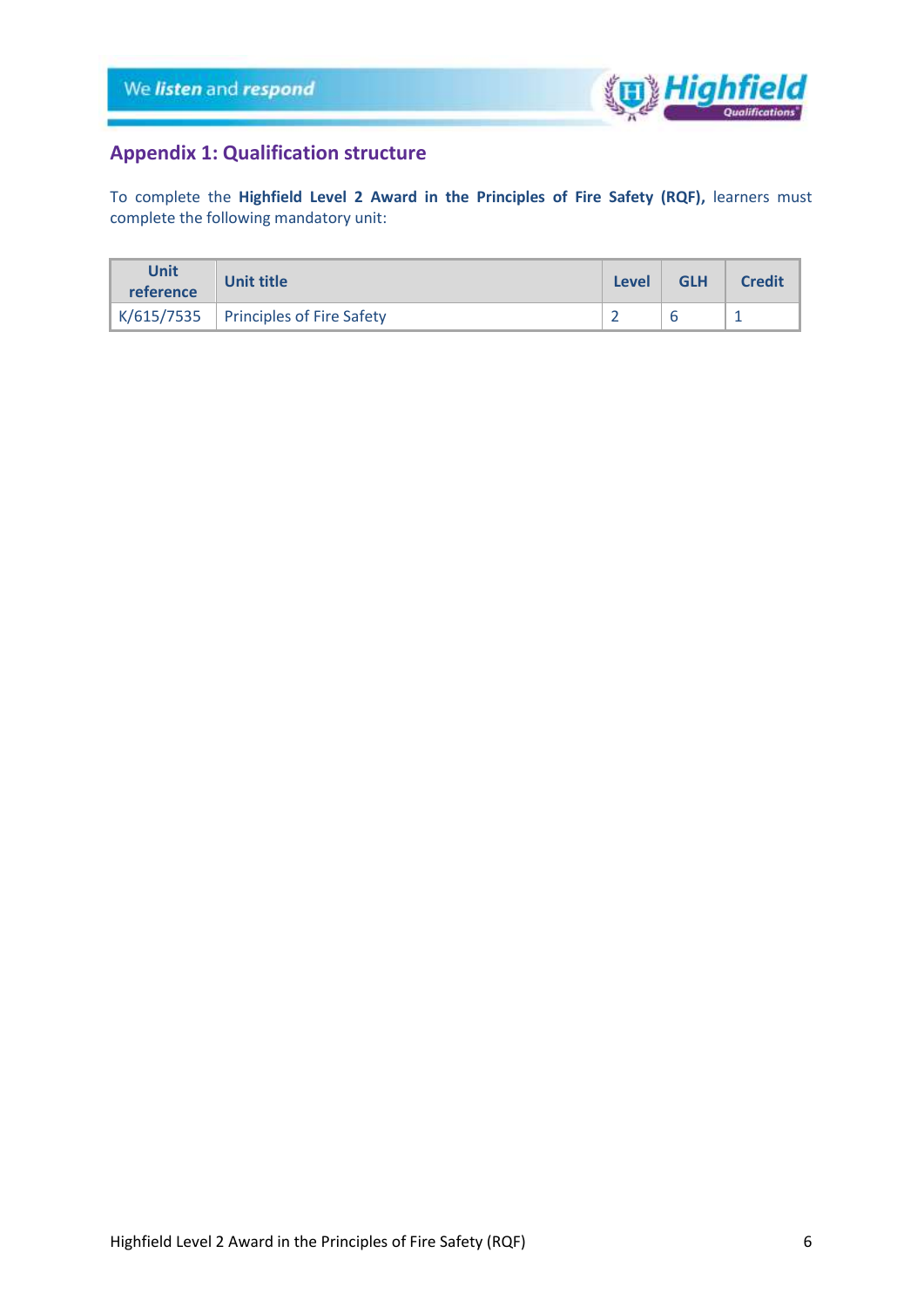

## <span id="page-6-0"></span>**Appendix 2: Qualification content**

#### **Unit 1: Principles of Fire Safety**

| Unit number: | K/615/7535 |
|--------------|------------|
| Credit:      | 1          |
| GLH:         | 6          |
| Level:       | 2          |

|                         | <b>Learning Outcomes</b>          |                        | <b>Assessment Criteria</b>                                                                |
|-------------------------|-----------------------------------|------------------------|-------------------------------------------------------------------------------------------|
| <b>The learner will</b> |                                   | <b>The learner can</b> |                                                                                           |
| 1 <sub>1</sub>          | Understand the hazards and        | 1.1                    | Define the following key terms:                                                           |
|                         | risks associated with fire in the |                        | hazard                                                                                    |
|                         | workplace                         |                        | risk<br>$\bullet$                                                                         |
|                         |                                   |                        | means of escape<br>$\bullet$                                                              |
|                         |                                   | 1.2                    | Identify the common causes of fires in the workplace                                      |
|                         |                                   | 1.3                    | Describe how the <b>components</b> of the fire triangle affect                            |
|                         |                                   |                        | a fire                                                                                    |
|                         |                                   | $1.4^{\circ}$          | Identify hazards during or after a fire, including the                                    |
|                         |                                   |                        | products of combustion                                                                    |
|                         |                                   |                        | 1.5 Describe how fire can spread                                                          |
| 2.                      | Understand how fire risk is       | 2.1                    | Outline the steps within a fire risk assessment                                           |
|                         | controlled in the workplace       | $2.2^{\circ}$          | Describe ways to reduce the likelihood of a fire and                                      |
|                         |                                   |                        | improve safety within the workplace                                                       |
|                         |                                   | 2.3                    | Identify the <b>elements</b> of a means of escape                                         |
|                         |                                   | 2.4                    | Identify methods of detection and raising the alarm                                       |
|                         |                                   | 2.5                    | Identify types and uses of fire-fighting equipment                                        |
|                         |                                   | 2.6                    | Outline the <b>duties</b> of employers and employees in fire                              |
|                         |                                   |                        | safety in the workplace                                                                   |
|                         |                                   | $2.7^{\circ}$          | Identify the role of fire wardens in their workplace:                                     |
|                         |                                   |                        | • On a day-to-day basis                                                                   |
|                         |                                   |                        | During an emergency<br>$\bullet$                                                          |
|                         |                                   |                        | If they are away from their designated area of<br>responsibility when the alarm is raised |

#### **Amplification**

- 1.2 **Causes** Arson, electrical etc.
- 1.3 **Components** 3 elements, what each do and how to extinguish by removing 1.
- 1.4 **Hazards** Fire burning, further fires, structural weakness. Smoke inhalation, visual, smoke damage, smoke carrying potential ignition.
- 1.5 **Spread** Radiation, convection, conduction direct burning.
- 2.1 **Fire risk assessment** Refer to the 5 Steps to Fire Risk Assessment.
- 2.2 **Reduce the likelihood** Complete, review and update fire risk assessments. Good housekeeping, fire detection, employee training.
- 2.3 **Elements** Signage, route, refuge, assembly point.
- 2.5 Types Portable water, Co2 etc. Fixed sprinklers, risers, etc.
- 2.6 **Duties** Providing a fire risk assessment, good housekeeping, emergency procedures in place, regular training, drills etc. fire safety inspections.